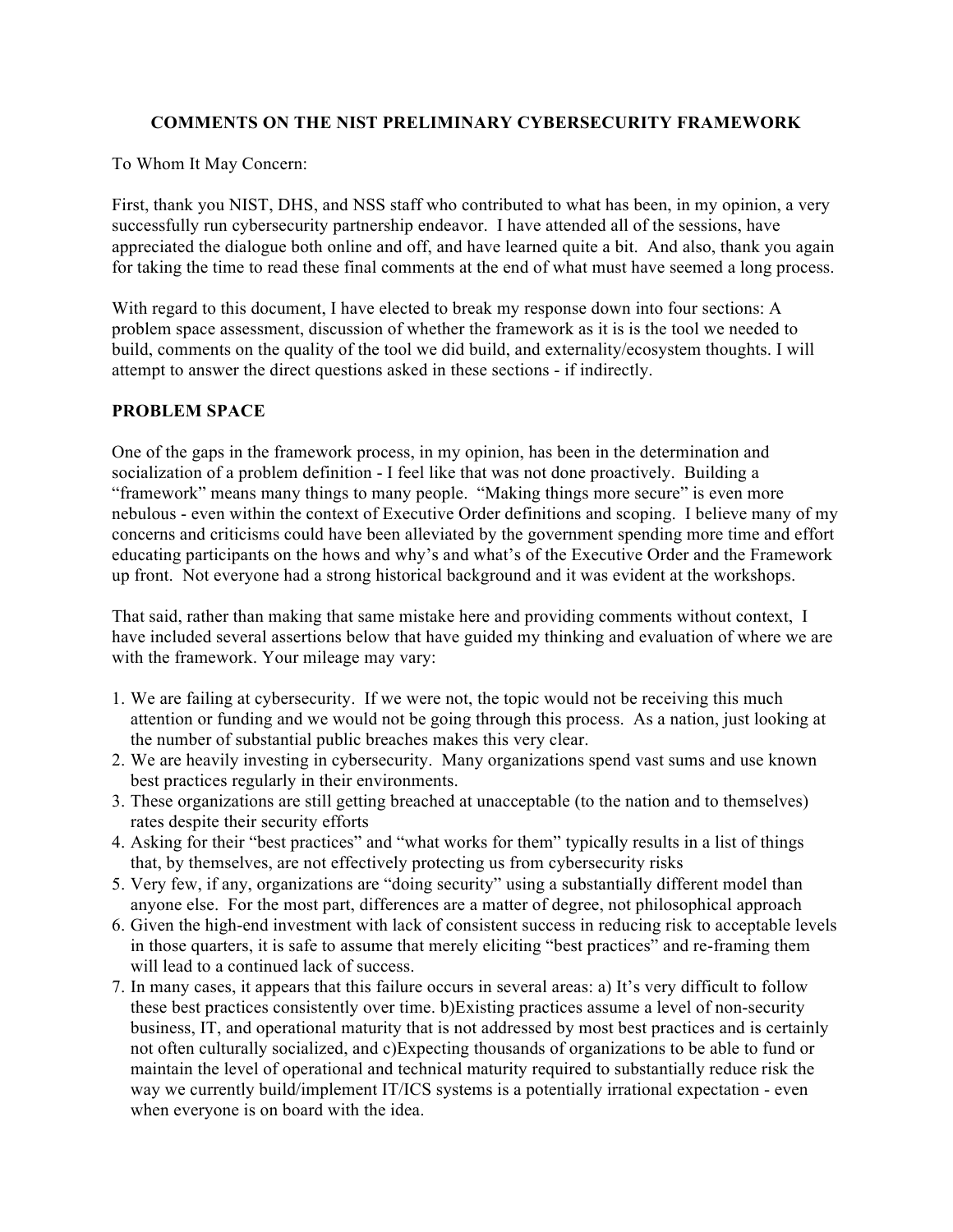- 8. Despite continued failures, it is still very difficult to elicit a comprehensive view of cybersecurity found in documents like 800-53. that does not focus on things like incident response, firewalls, or other "best practice controls"
- 9. Open ended elicitation attempts, lacking guidance, typically result in the re-documentation of this "tribal" knowledge and cover no new ground. Cybersecurity is, and continues to be, a discipline must be remediated or all future efforts will ultimately fail. that is poorly understood or defined outside of its historically technical focus. This is gap that
- 10. Starting with and then breaking down the problem into its fundamental business and cultural considerations - not controls - is critical to identifying and remediating these choke points. Ie, instead of focusing on the execution of security, successful efforts will improve the "environment in which cybersecurity occurs".
- 11. An example of a method more likely to elicit the environmental/cultural/business underpinnings of cybersecurity would be to start with business outcome (enablement) objectives - any of them will do since security controls tend to collapse/overlap across objectives -- and then elicit a framework to meet these objectives while assuming a lack of a dedicated security team and without making references to cybersecurity specific technologies. This forces a dialogue shift onto new ground and the resulting work could then be linked to existing "hard" security.
- 12. There is a difference between "improving the strategic relationship between everyone and the bad guys" and "defending my organization today". This difference must be consciously and explicitly articulated and enforced - the framework and EO, in my opinion, are aimed at the former while many practitioners are so busy fighting fires that they're focused on the latter. This shows in resulting work.
- 13. The length of time it takes to gather consensus opinion on things like the framework which is filled with content that for the most part already existed - supports the view that there is an underlying reference model needed to get all parties on the same page that has not been articulated, documented, or socialized.
- 14. Cybersecurity is ultimately a quality assurance problem that consists of a rate (flaws over time). Rate problems cannot all be solved by doing more of the same. I cannot pay someone enough money to, say, flap their arms and fly. The most helpful frameworks, instead of focusing on how we are flapping our arms, actually spend time to break down the problem into it's most basic pieces and help us solve for flight in an engineered, not ad hoc, way.
- 15. Until we've solved the quality problem, risk management is a red herring. Risk management allows us to identify risks so that we can pivot towards protecting ourselves against those threats we care about most. But, if our organizations are too immature to pivot - have too low a quality of security - the prioritization process will not help us.

# **IS THE FRAMEWORK THE TOOL WE NEEDED?**

 Based on the above assertions, it should be clear that I think not. Originally, I was very hopeful. The executive order spelled out the need for outcome objectives which could be met by using the framework. There was talk of linking these objectives - potentially derived from approaches like DHS's CARMA - to business maturity domains (like those found in C2M2.) This was exciting and would have provided an approach to deriving a critical knowledge intersection that is so often lacking in large scale security efforts: non-security specific business needs with non-security specific business structure. This intersection is what helps clearly communicate security to executive stakeholders while allowing those stakeholders to provide the rest of the business with clear success metrics and implementation rails.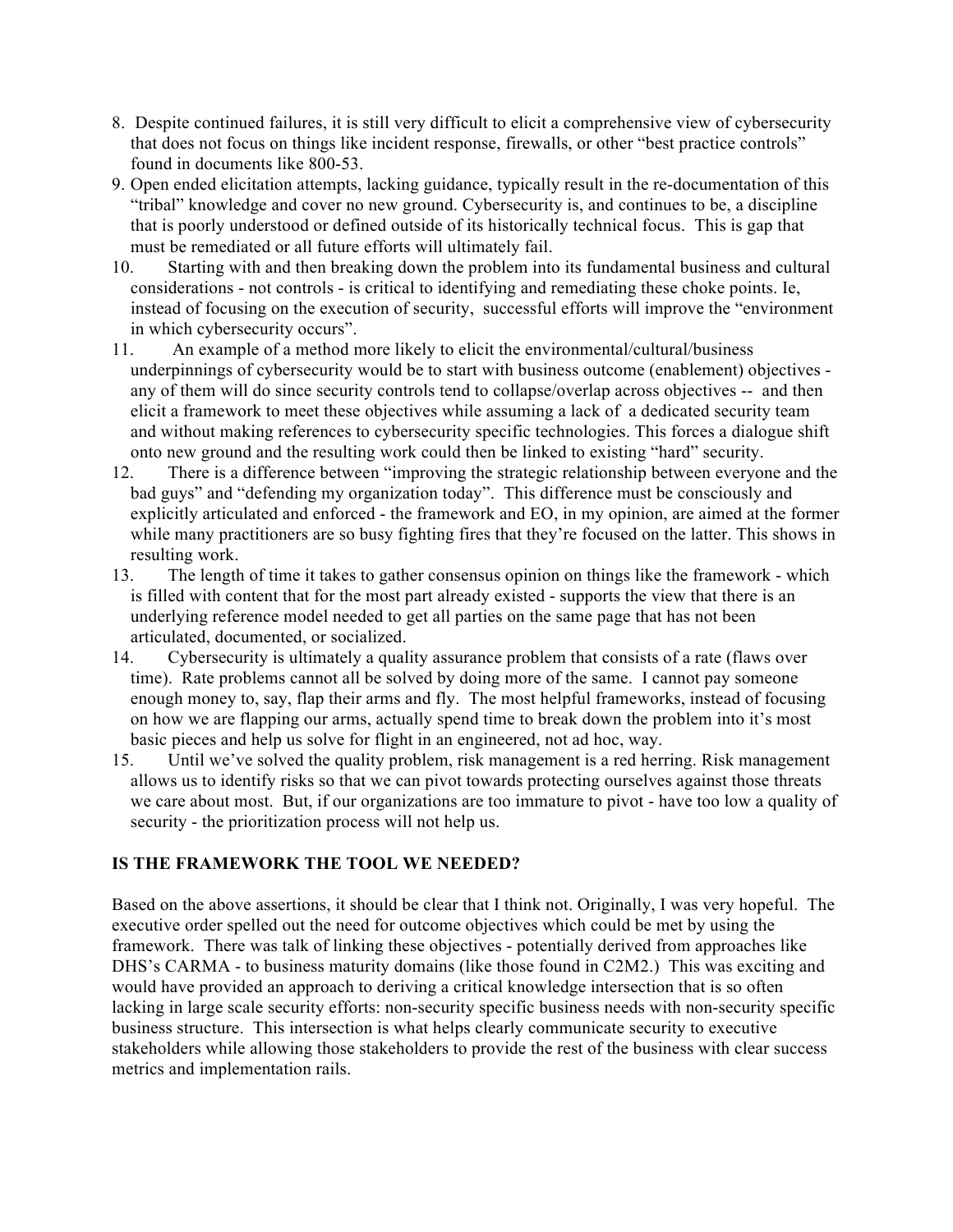Instead, the framework does not help define outcomes, it supports technologists while making vague references to business, it has no methodology or philosophy that speaks to cost-effectiveness, and it completely fails to describe a functional link between cyber and business risk (although I do not believe the two should be different). The language is written in the same terms as other control catalogues that business leaders do not understand (raising the level of abstraction is not the same as view of incident response, not the structure of a business. When it comes time to implement the framework, it will suffer from exactly the same difficulties as other control catalogues. The control useful as a link between other frameworks for contract purposes. putting it in business terms), and the structure of the document reflects a cybersecurity practitioner's language is vague enough that it will be difficult to use it as a "Rosetta Stone", although it could be

 We needed a strategic, business-centric framework to help conceptualize the different aspects of security that were not being addressed by other security-specific documents. We needed to structure cybersecurity conceptually so that everyone can get out of each other's way, normalize the conversations, and solve for reduced risk. Instead, we ended with - in my opinion - a rehash of existing material that gives, at best, lip service to some of the other higher level considerations.

 Ultimately. I believe the framework does little to change business as usual. For the next round, I believe we should look at this version of the framework, turn it inside out, and include everything except what is in this version.

### **THE TOOL WE BUILT**

 Despite the nature of the framework being a miss on what I think we needed, it at least doesn't attempt to go very far beyond being a control catalogue (despite language suggesting it does.) This allows us to take the base and create products on top of it that can provide different, more targeted views - such as a re-write for small utilities. I hope there will be a space created for framework users to store and share these "views" or "lenses" that they create.

 One substantial structural problem, though, is the incident response functional layout. There are many reasons why I believe the functions will make consistent implementation difficult, but that would require a longer document - so I'll leave this suggestion: Re-frame it around organizational structures and roles. This will allow different people and parts of an organization know what they need to be doing, how they need to do it, and how they fit into the larger picture. This is a much more business friendly approach and will actually improve efficacy of implementations. It also creates a better metrics environment by allowing the treatment of role/responsibility failures as vulnerabilities which can be managed by the C-suite.

 Another suggestion is to, in the future, take a modular policy management approach by letting the framework speak at a very high level and then create more specific technical/process specs which can be updated independently of and much more frequently than the framework itself. This shouldn't be too specific!" problem and make it easier to maintain over time. too much of a stretch from how it's written now. This will help solve the "it's too high level!" "it's

### **EXTERNALITY/ECOSYSTEM**

 While my above comments may be read as exceedingly critical, I still view the entire process as a success. As first round efforts go, the government and industry came together in what is, by typical measures a rush and created a viable first round product. This initiative, the resulting momentum,